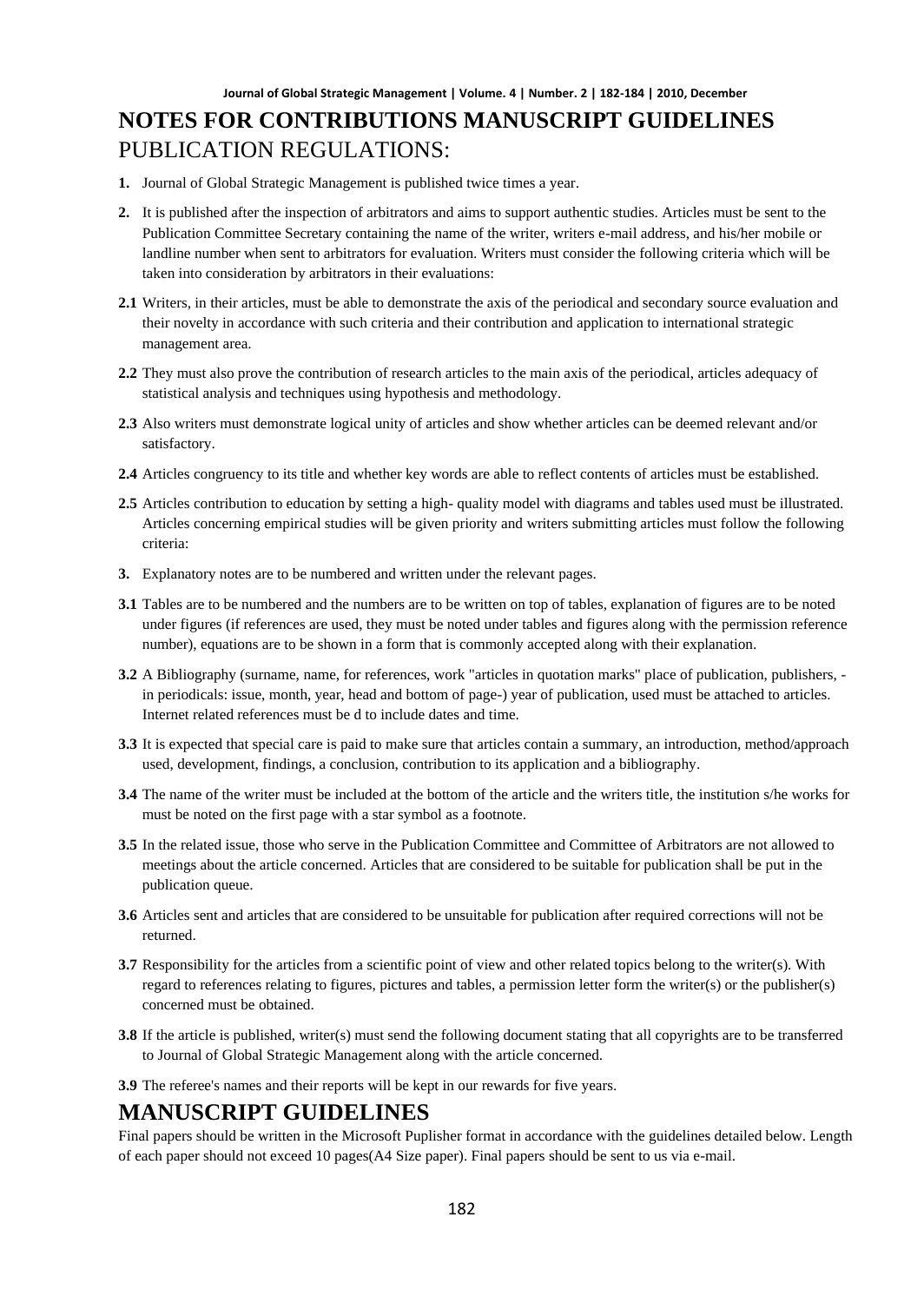#### **Journal of Global Strategic Management | Volume. 4 | Number. 2 | 182-184 | 2010, December**

### **Base Font**

The paper should be typed Times New Roman with Point Size 10 and Single-spaced. A space should be between each paragraph.

# **Margins**

Set your margins as follows: Left Margin:3 cm Right Margin:3 cm Top Margin:3 cm Bottom Margin:2,50 cm

# **Title**

The title should be in all capital letters, boldface, "SIZE 20" and centered at the top of the first page. The author(s) and affiliations(s) should be centered, bold face, "SIZE 16" and single-spaced, beginning on the second line below the title. Do not use titles such as Dr. or Assistant Professor. etc.

## **Abstract**

On the second line following the author(s) and affiliation(s), the word abstract should be centered and typed in all capital letters boldface with the "SIZE 16". The text of the abstract should be italicized and not more than 500 words and 3-5 keywords must be included.

## **ABSTRACT**

The main object of this paper $\hat{a} \in \mathcal{C}_1$ 

## **Body**

The body of the paper following the abstract should be single-space, and both left and right justified. Microsoft Word calls this "Justify".

First-level headings should be centered, boldface and in all capital letters with the "SIZE14" (Following the abstract, include a first level heading before the first paragraph of the body of the paper to clearly separate the two).

## **INTRODUCTION**

Second -level headings should be flush with the left margin, bold face, "SIZE 16" and in upper and lower case letters (NOT all caps).

# **Strategic Decision Making**

# **Exhibits And Appendices**

Exhibits may be included with each one appearing on a separate page. Exhibits should be typed as close as possible to the location they are cited. Headings should be centered, boldface, and capitalized above the exhibit. The size of the heading for each exhibit should be "SIZE 12".

# **EXIHIBIT 1**

Appendices should immediately follow the body of the paper and precede the references. The word appendix should be centered above the appendix, in "SIZE 16", bold and caps.

## **APPENDIX References**

Calling references in the text should be handled with the use of last name, year of publication and page number. Ansoff (1965; 56) indicate that  $\hat{\mathbf{a}} \in \mathbb{R}^n$ 

The bibliography should include those reference cited in the text of the paper and should be titled REFERENCE, which must be all in capital letters, boldface and "SIZE 16". References should be listed on a separate page at the end of the paper. A line must be skipped between references.

# **REFERENCES**

Bourgeois, L.J. and Eisenhardt, Kathleen M.(1988), Strategic Decision Process in High Velocity Environment: Four Cases in the Microcomputer Industry, Management Science, 34, pp.816-835.

Kirkwood, Craig W., (1997), Strategic Decision Making, Multi-objective Decision Analysis with Spreadsheets, Wadsworth Puplishing Company, California, USA.

Footnotes will NOT be used for references.